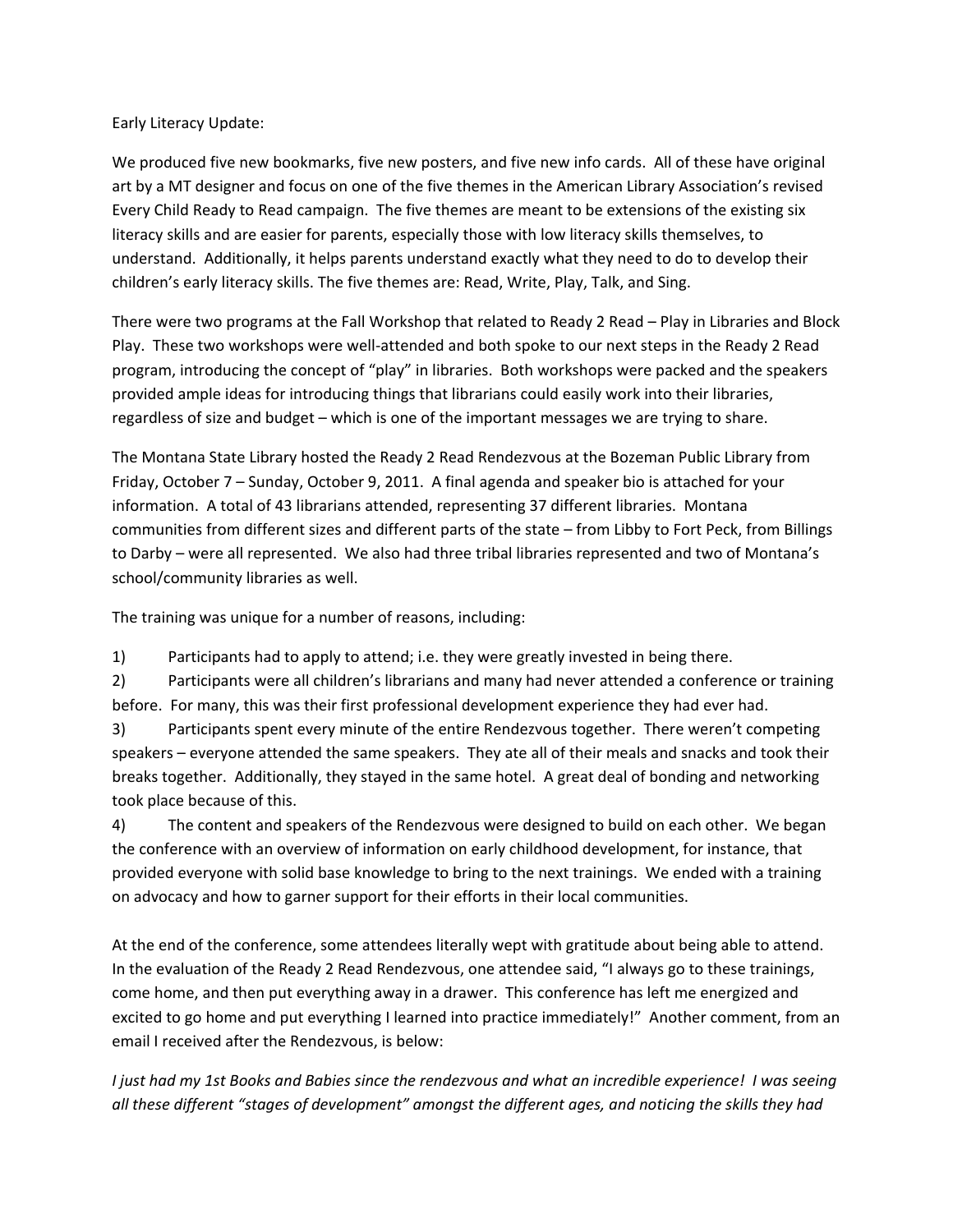to use for particular toys. I was looking at the toys we use with totally new eyes, and happily thinking we've got a great variety and bunch of toys for the kids to choose from. I used one of the new board books (the ten little fingers one) in the regular part of the program and the kids loved it. As soon as I can find something to play the tune on, I'll learn the song, and I'm sure it will become a regular on our list.

I put the blocks out and one Dad sat and built structures and the little ones would toddle over and knock them down, but none of the kids were drawn to the building part of the blocks. Then, when we were cleaning up, I accidentally spilled the "tip" cards from the bunch that came with our Ready to Read bin, and wouldn't you know that the one about blocks just fell out in front of me. I read the card to the Dad, and we both had a good laugh over it. It said, "Put some blocks out for children to play with at the end of storytime. Talk about the shapes and encourage children to explore what they can do with the blocks. Encourage the adults to do the same." He said, "Looks like we have to work on the kid part." I laughed, but said, "Oh no, for this age they did just what they were supposed to do. They'll start building with them if we just make them available." Before today, blocks had not been a choice for the kiddies. I made sure to tell them all that they came to us from the State Library and the grant from First Interstate *Bank….hope that info was correct.*

*Anyway, I already had great enthusiasm for Books & Babies…it's one of my favorite days of the week…but I now have renewed enthusiasm and it all came from the Rendezvous! Thanks again and again and thanks SO MUCH!!!* 

A few things were requested by the attendees to keep the group moving forward:

a) A place to put ideas, materials, etc. We will have a wiki available by MLA.

b) An email list of people interested specifically in early childhood services.

c) An interest group on early childhood services that meets regularly and provides direction to the State Library on next steps and direction for the Ready 2 Read program, similar to an early childhood Network Advisory Council. I have collected names of interested parties and we will talk more about this at MLA.

Librarians who attended the Ready 2 Read Rendezvous have moved forward with many exciting projects and opportunities. The North Lake County Library has received three grants to support the development of their own Play and Learn Center. Additionally, the Bitterroot Public Library and the Darby Public Library are partnering together to provide eight trainings for their community on early literacy in March 2012.

The new Ready 2 Read PlaySpace opened at the Bozeman Public Library in mid‐September and it has been a tremendous hit. We will provide money to libraries across the state to develop PlaySpaces of their own and are currently working on a plan that includes an application process, and providing